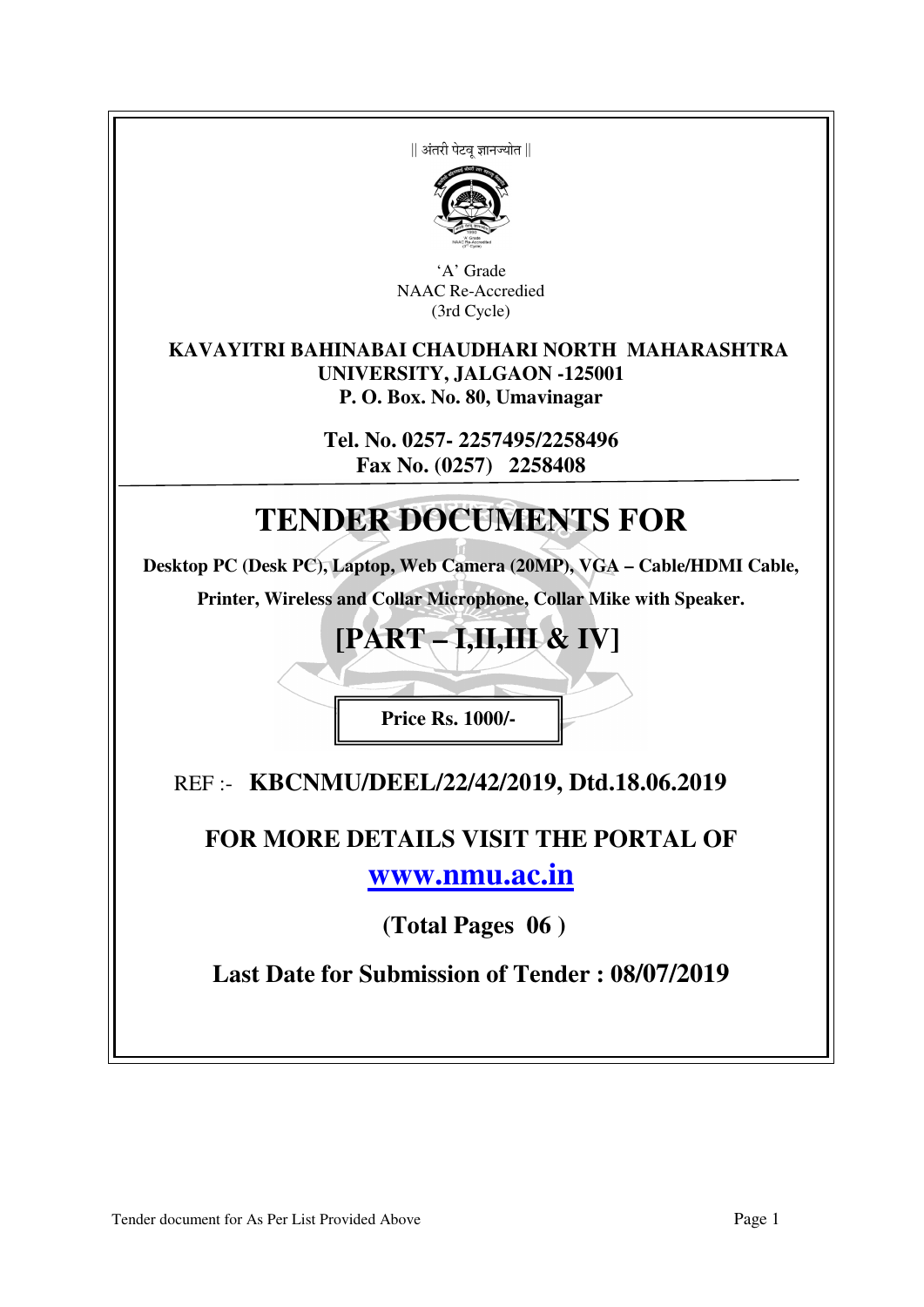|    |      | $PART-I$<br>(DETAILS OF THE TENDERER)                                                                                                                                                                                                    |                                             |
|----|------|------------------------------------------------------------------------------------------------------------------------------------------------------------------------------------------------------------------------------------------|---------------------------------------------|
| 01 |      | Name of the Supplier /Firm /Company                                                                                                                                                                                                      |                                             |
| 02 |      | Mailing address                                                                                                                                                                                                                          |                                             |
| 03 |      | Telephone/Email/ Fax Numbers                                                                                                                                                                                                             |                                             |
| 04 |      | Constitution of the Company/ Propritory:<br>Partnership Firm/ Pvt./ Public Ltd. Co.                                                                                                                                                      |                                             |
| 05 |      | Experience in business                                                                                                                                                                                                                   |                                             |
| 06 |      | *Income tax return for last three:<br>Financial years :<br>$(2015-16, 2016-17, 2017-18)$                                                                                                                                                 |                                             |
| 07 |      | * Shop Act. Registration No.                                                                                                                                                                                                             |                                             |
| 08 |      | *GST Registration No.                                                                                                                                                                                                                    |                                             |
| 09 |      | *PAN No.                                                                                                                                                                                                                                 |                                             |
| 10 |      | * Statement of Accounts from last three:<br>years-(2015-16, 2016-17, 2017-18                                                                                                                                                             |                                             |
| 11 |      | Details of Earnest Money & Cost of Tender<br>(D.D.No. & Date)                                                                                                                                                                            |                                             |
| 12 | copy | *Name of the company of which<br>: you are authorized dealer etc. (attested<br>of<br>certificate<br>of<br>authorized<br>dealership must be enclosed) (For the<br>items marked (*) relevant documents<br>must be enclosed with part - I.) |                                             |
|    |      |                                                                                                                                                                                                                                          |                                             |
|    |      |                                                                                                                                                                                                                                          | <b>Signature &amp; Seal of the Tenderer</b> |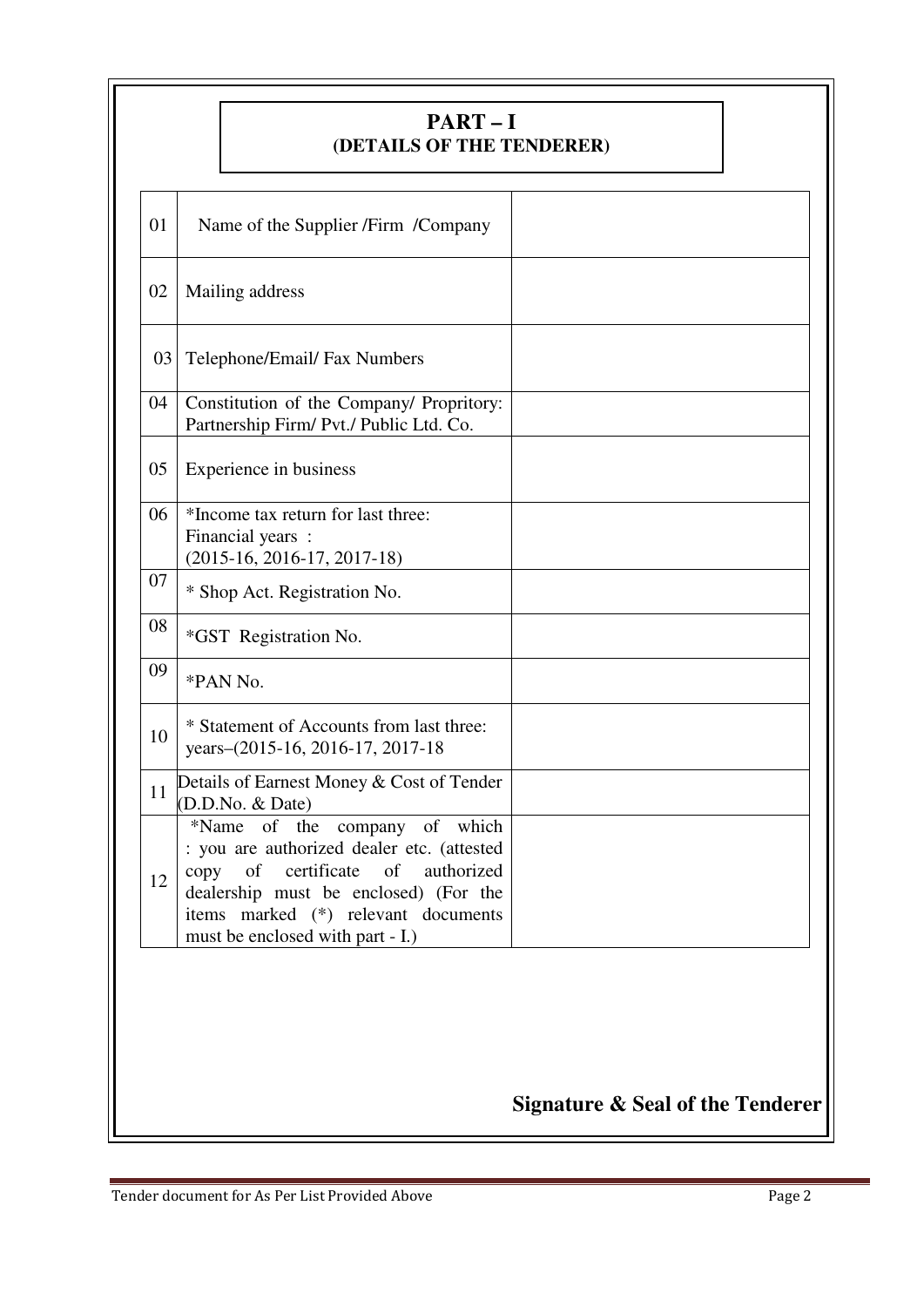|| अंतरी पेटव ज्ञानज्योत ||



### **KAVAYITRI BAHINABAI CHAUDHARI NORTH MAHARASHTRA UNIVERSITY, JALGAON**

(3rd Cycle)

# **Part-II**

**Technical, General and Commercial Conditions of the tender:-** 

The tender is called for **Desktop PC** (Desk PC), Laptop, Web Camera (20MP), VGA **Cable/HDMI Cable, Printer, Wireless and Collar Microphone, Collar Mike with Speaker.** 

- 1) **EARNEST MONEY**:- Vendors are required to submit Demand Draft of Nationalized Bank of Rs.5000/- (Rupees- Five Thousand Only) as Earnest Money Deposit along with the tender. The Demand Draft must be drawn in favour of **Finance and Accounts officer, Kavayitri Bahinabai Chaudhari North Maharashtra University, Jalgaon'.** In addition to Earnest Money Deposit Vendor is required to give a demand draft of Rs. 1000**/-** (Rupees One Thousand only) towards the cost of tender (non-refundable) along with the tender. Offers made without E.M.D. & Cost of Tender will be rejected. If the tenderer, whose tender is accepted, refuses to accept the order, the amount of E.M.D. will be forfeited.
- 2) Payment: 100% payment after satisfactory supply and Installation & technical committee report received from the technical committee. Within 30 days from the date of supply No part payment will be made. Rates quoted should be inclusive of GST.
- 3) **Delivery Period**: All material must be supplied within **03 /04 weeks** from the date of receipt of purchase order.
- 4) **Terms of Delivery:** F.O.R. Department of External Education and Learning K.B.C.N.M.U.
- 6) **Security Deposit**: The successful tenderer will have to give security deposit to the extent of 5% of total order value. The amount of security deposit with out any interest thereon will be returned to the tender after satisfactory completion of work. The amount of Security deposit will be forfeited in case of successful bidder refuses to supply the material within stipulated period and if the installation of equipments is not satisfactory.
- 7) **Rates mentioned in commercial bid must be inclusive of GST.**
- 8) Tender offer must be valid for a period of 120 days after the date of opening of tender. Any offer failing short of the validity period is liable for rejection.
- 9) All disputes are subject to Jalgaon Jurisdiction.

10)Tender is being called in two envelopes system. i.e. the technical bid and commercial bid. The technical bid comprises part-I details of the tenderer, Part-II Technical bid and Part III general and commercial conditions of the tender The Commercial bids comprises Part IV. The tenderer has to submit both the bids in separate envelopes.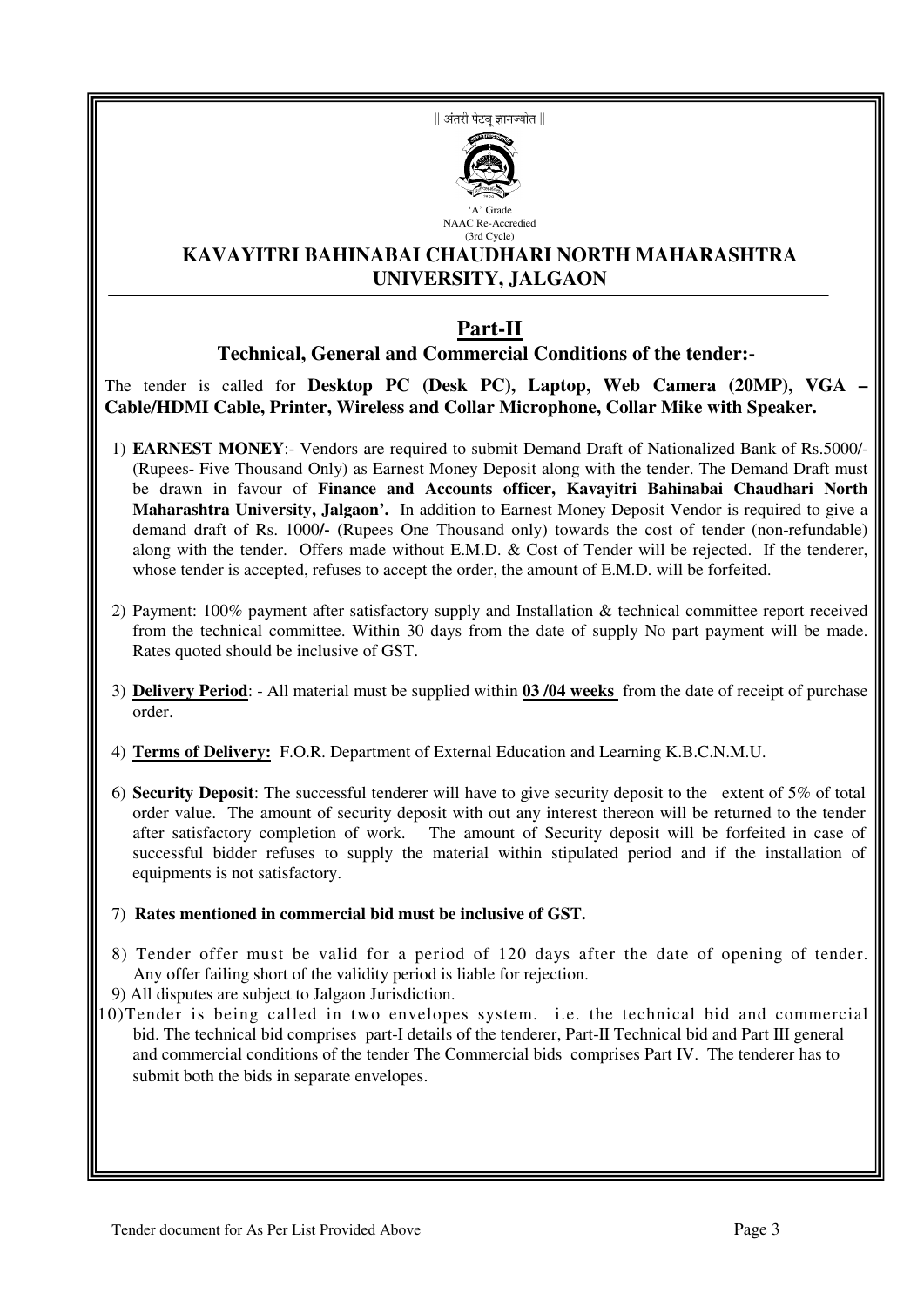- 11) The Tenderer must submit his offer in two separate envelopes A-B envelope-A will contain part I, II, III and Envelope –B will contain part IV both the envelopes must be super cried as **Tender for -** 
	- **1) Desktop PC (Desk PC)**
	- **2) Laptop**
	- **3) Web Camera (20MP)**
	- **4) VGA Cable/HDMI Cable**
	- **5) Printer**
	- **6) Wireless and Collar Microphone**
	- **7) Collar Mike with Speaker**
- 12) The University reserves the right to accept or reject any or all the tenders from any or all the parties without assigning reason thereof.
- 13) Tender offer should be complete in all respect and as per the format as prescribed by the university. Incomplete offers would not be entertained.
- 14) Copies of shop Act Registration, GST /Shop Act, PAN Registration etc. should be enclosed along with part-I
- 15) The University reserves the right to delete/ increase/ decrease items from the schedule of requirement specified in the tender.
- 16) The University reserves the right to accept or reject all or any tender without assigning any reason whatsoever.
- 17) Tender received after due date and time will not be considered whatever may be the reason therefore. In case tender are sent by post / speed post courier etc.It shall be responsibility of the tenderer to ensure that they are received before due date and closing office hours.
- 18) The rates without any corrections or overwriting should be quoted for each individual item separately. Any overwriting or rewriting should be duly countersigned.
- 19) The decision of the University regarding this will be final and shall be binding on tenderer. The University reserves the right to accept or reject the entire tender.
- 20) The Venders black listed by the University are not eligible for submiting the tender. If they do so there tender will not be considered.
- 21) The last date for submission of tender shall be **08/07/2019** during office hrs.

Place : - Jalgaon. **(S.R.GOHIL)** Date : - 18/06/2019 **Offg. Finance & Accounts Officer** 

### **Signature & Seal of Vendor in**

 *Token of acceptance of all*  Terms & conditions of tender

**=\*=\*=\*=\*=**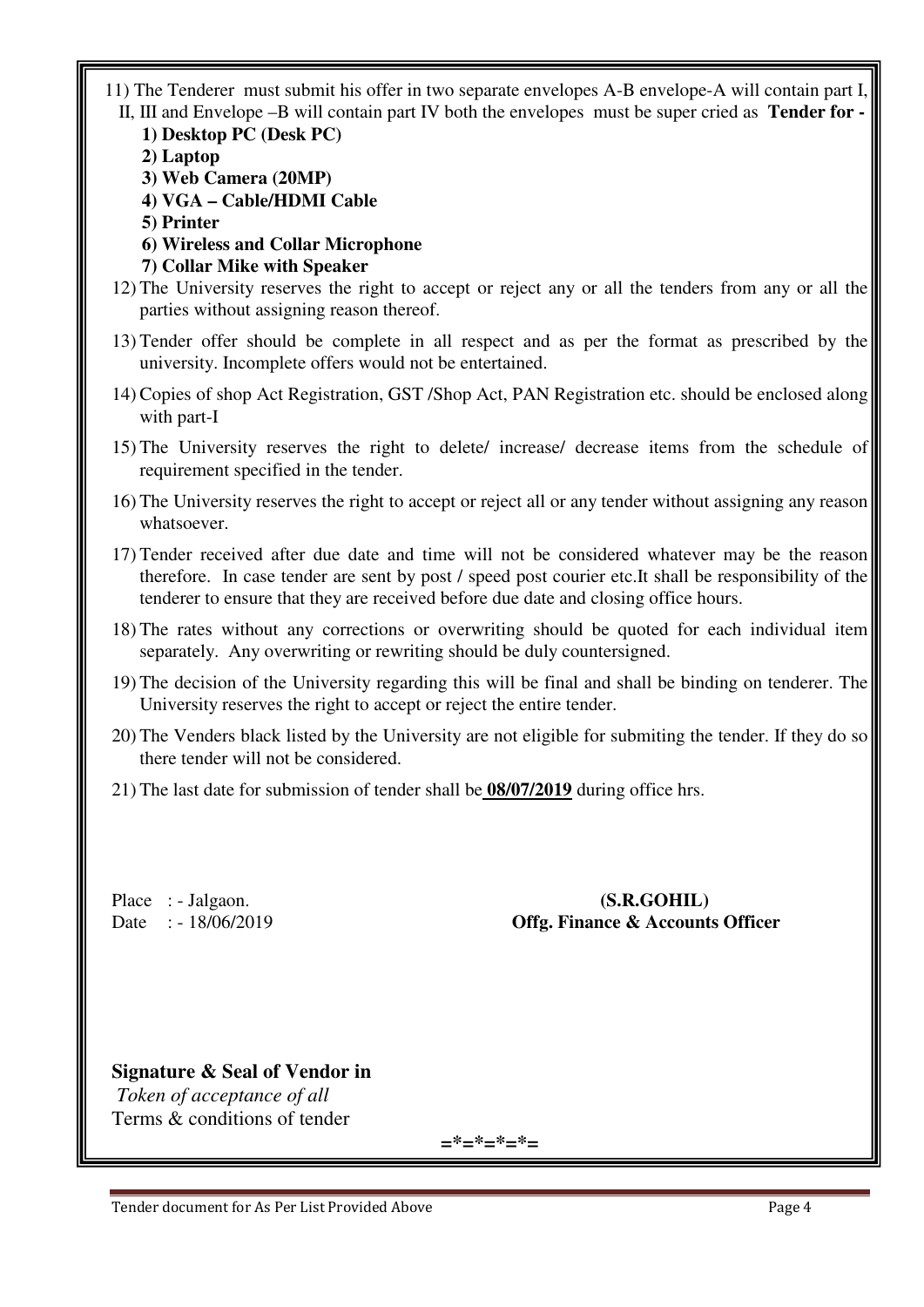|| अंतरी पेटवू ज्ञानज्योत ||



#### (3rd Cycle) **KAVAYITRI BAHINABAI CHAUDHARI NORTH MAHARASHTRA UNIVERSITY, JALGAON**

## **Technical Bid Tender Part-III TECHNICAL DETAILS**

| Sr.<br>No.              | <b>Item Description</b>                                                                                                                                                                                                                                                       | <b>Qty</b> | Make/Model no.<br>and detailed<br>technical<br>specifications of<br>the item offered |
|-------------------------|-------------------------------------------------------------------------------------------------------------------------------------------------------------------------------------------------------------------------------------------------------------------------------|------------|--------------------------------------------------------------------------------------|
| 1                       | Desktop PC – (Desk PC) :- Intel core i5-8500 (3GHs, 6<br>core), 8GB RAM, 1 TB HDD, Intel UHD Graphics 630, 1-<br>HDMI Port, 1-RJ45, 1-VGA, USB 3.1, USB Keyboard &<br>Mouse, DVD-RW, 22" Monitor, Antivirus 3 Years,<br>Warranty $3/3/3$ , Windows SL $(10)$ .                | 01         |                                                                                      |
| $\overline{2}$          | <b>Laptop :-</b> Intel core $i5-7200U$ (2.5GHs, 2 core), 8GB RAM,<br>1 TB HDD, 15.6" HD SUA Antilylar LED, NVIDIA 2GB<br>Graphics Card, 1-RJ45, 1-VGA, USB 3.1, 720P HD Camera,<br>Full-Size Keyboard, DVD RW (Optical) Antivirus 3 years,<br>Warranty 3/3/3, Windows SL (10) | 01         |                                                                                      |
| 3                       | Web Camera (20 MP) :- Max Video Resolution: 1920 X<br>180, Max Image Resolution : 5500 X 3640, Frame Rate : 30<br>fps, USB 2.0, Inbuilt Microphone, 6-LEDs                                                                                                                    | 01         |                                                                                      |
| $\overline{\mathbf{4}}$ | VGA-Cable/HDMI Cable :- Minimum 30 Meters                                                                                                                                                                                                                                     | 01         |                                                                                      |
| 5                       | Printer :- MFP128fw                                                                                                                                                                                                                                                           | 01         |                                                                                      |
| 6                       | Wireless & Collar Microphone: Room Size 33X24 ft<br>Suitable                                                                                                                                                                                                                  | 02         |                                                                                      |
| 7                       | <b>Collar Mike with Speaker:- Room Size 33X24 ft Suitable</b>                                                                                                                                                                                                                 | 02         |                                                                                      |

**Note** : The above mentioned chart offer filling the details in the last coloum should be submitted on letter head of the vendor.

**Signature & seal of the tenderer**.

Tender document for As Per List Provided Above **Page 5** Page 5

٦